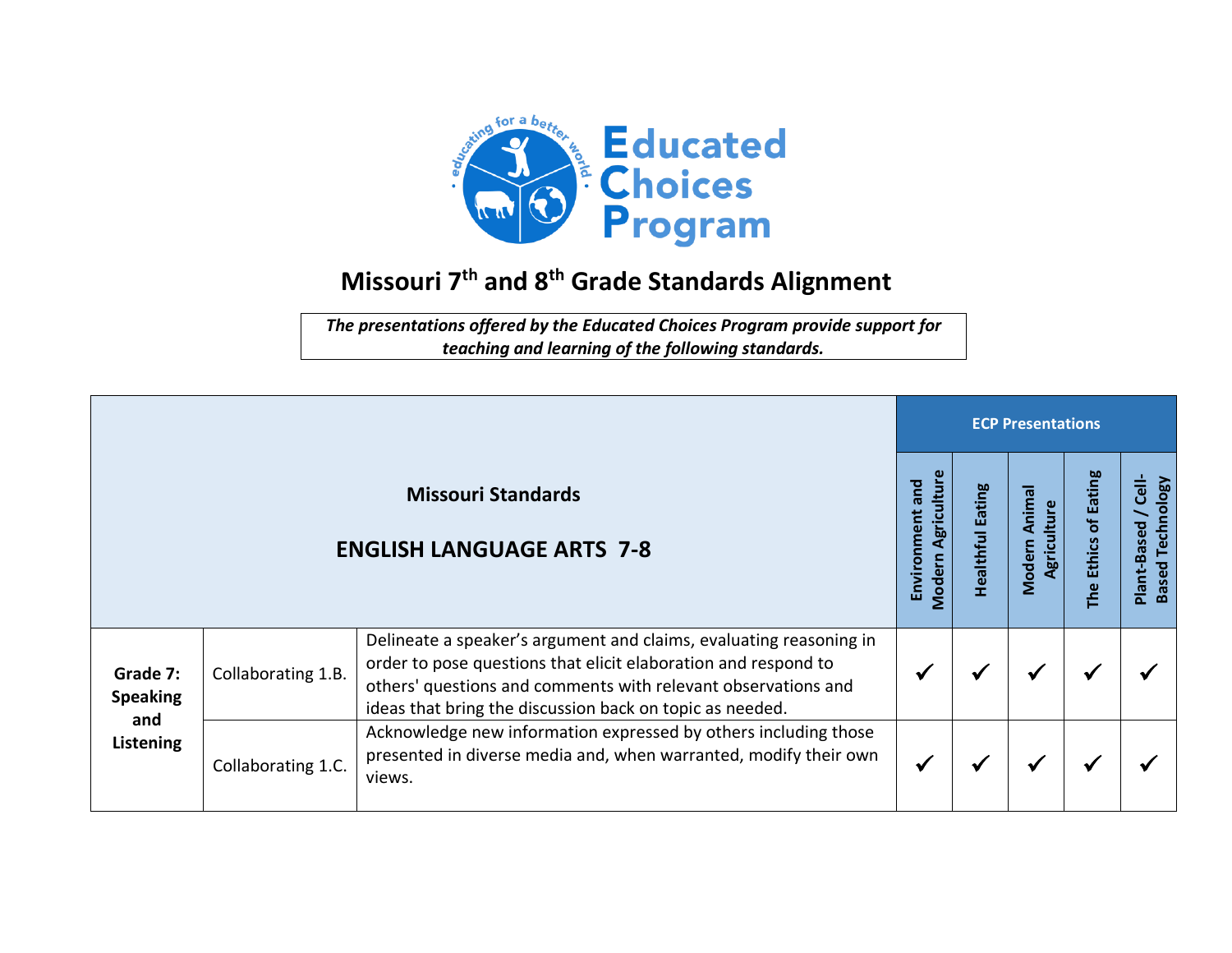| Grade 8:<br><b>Speaking</b><br>and<br>Listening | Collaborating 1.B. | Delineate a speaker's argument and claims, evaluating reasoning<br>and sufficiency of evidence in order to pose questions that connect<br>the ideas of several speakers and respond to others' questions and<br>comments with relevant evidence, observations, and ideas. |  |  |  |
|-------------------------------------------------|--------------------|---------------------------------------------------------------------------------------------------------------------------------------------------------------------------------------------------------------------------------------------------------------------------|--|--|--|
|                                                 | Collaborating 1.C. | Acknowledge new information expressed by others including those<br>presented in diverse media and, when warranted, qualify or justify<br>their own views in light of evidence presented.                                                                                  |  |  |  |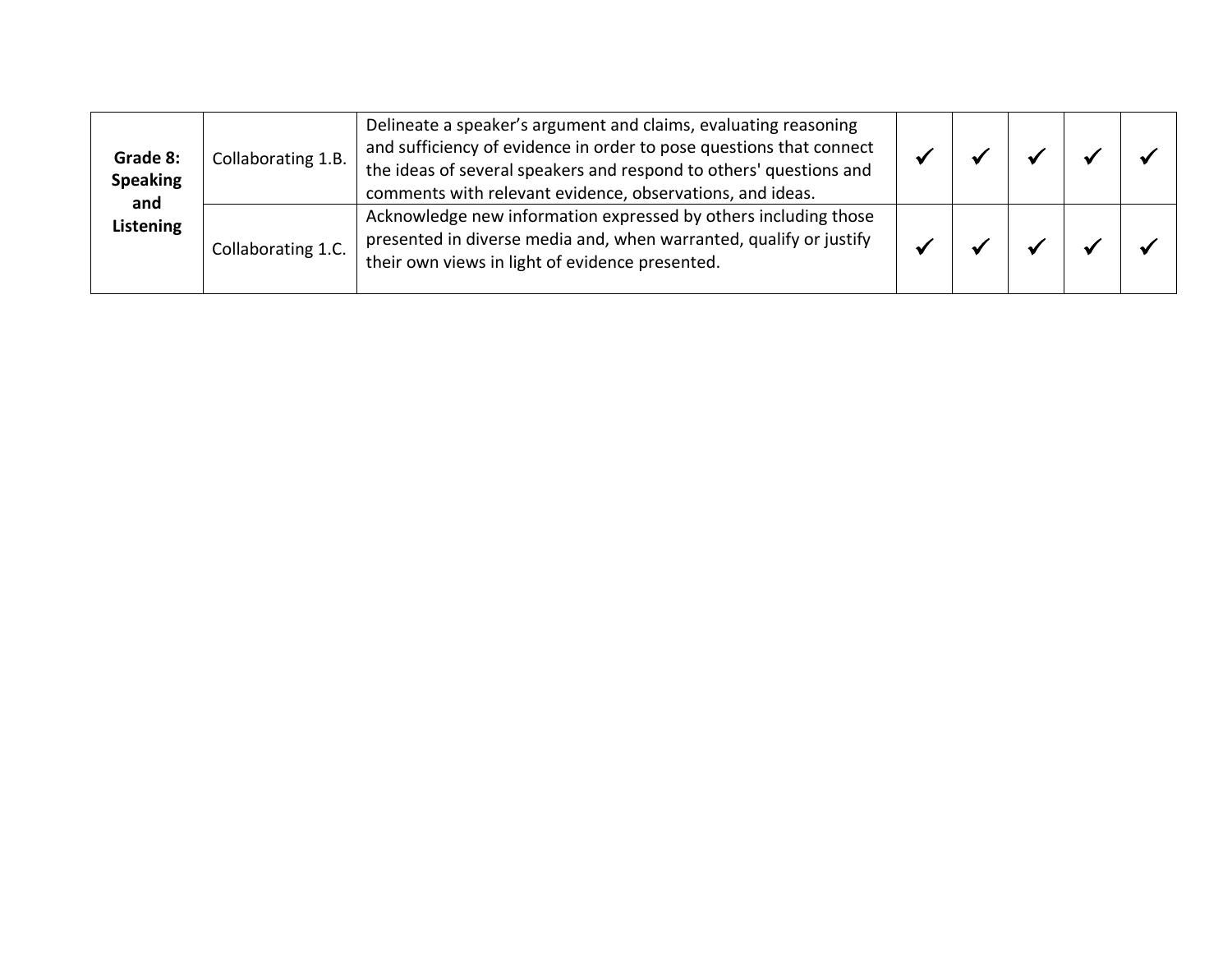|                                                                                  |                                      |                                                                                                                                                                                                                                                                                                                                                                                        | <b>ECP Presentations</b>              |                         |                              |                      |                                               |  |  |
|----------------------------------------------------------------------------------|--------------------------------------|----------------------------------------------------------------------------------------------------------------------------------------------------------------------------------------------------------------------------------------------------------------------------------------------------------------------------------------------------------------------------------------|---------------------------------------|-------------------------|------------------------------|----------------------|-----------------------------------------------|--|--|
|                                                                                  |                                      | <b>Missouri Standards</b><br><b>HEALTH EDUCATION 7-8</b>                                                                                                                                                                                                                                                                                                                               | Environment and Modern<br>Agriculture | <b>Healthful Eating</b> | Modern Animal<br>Agriculture | The Ethics of Eating | Plant-Based / Cell-Based<br><b>Technology</b> |  |  |
| Grade 7:<br><b>Functions and</b><br>Interrelation-<br>ships of<br><b>Systems</b> | Personal and<br><b>Family Health</b> | 1.A. Critique personal behaviors and their cause and effect that relate<br>to the following choices: eating breakfast daily; refraining from the use<br>of tobacco and alcohol; sleeping six to eight hours a night; maintaining<br>a healthy weight; daily moderate to vigorous physical activities; making<br>healthy food choices (fruits, vegetables, whole grains, portion sizes) |                                       | √                       |                              | $\checkmark$         |                                               |  |  |
|                                                                                  | Nutrition                            | 2.B. Evaluate factors that influence food choices (e.g., culture, family,<br>emotions, peers, media) and their impact on nutrition and health.                                                                                                                                                                                                                                         | $\checkmark$                          |                         |                              |                      |                                               |  |  |
| Grade 8:<br><b>Health</b><br><b>Maintenance</b><br>and<br><b>Enhancement</b>     | Personal and<br><b>Family Health</b> | Analyze how social, emotional, physical, and mental health affect<br>wellness                                                                                                                                                                                                                                                                                                          |                                       | ✔                       |                              | ✔                    |                                               |  |  |
|                                                                                  | Consumer<br>Health and<br>Safety     | 3.C. Examine the viewpoints and efforts of individuals, communities,<br>and government regarding societal health issues in order to make<br>decisions that are informed and responsible: managing waste,<br>conserving energy and water, pollution control, tobacco free facilities                                                                                                    | $\checkmark$                          |                         |                              | ✔                    |                                               |  |  |
| <b>Grade 8: Risk</b><br>Assessment<br>and<br><b>Reduction</b>                    | Environmental<br>Health              | 4.B. Evaluate potential results of an environmental solution considering<br>aesthetics, ethics, societal responsibility<br>Examine existing and potential environmental health problems within<br>their community and create solutions to address them                                                                                                                                 | $\checkmark$                          |                         |                              | ✔                    |                                               |  |  |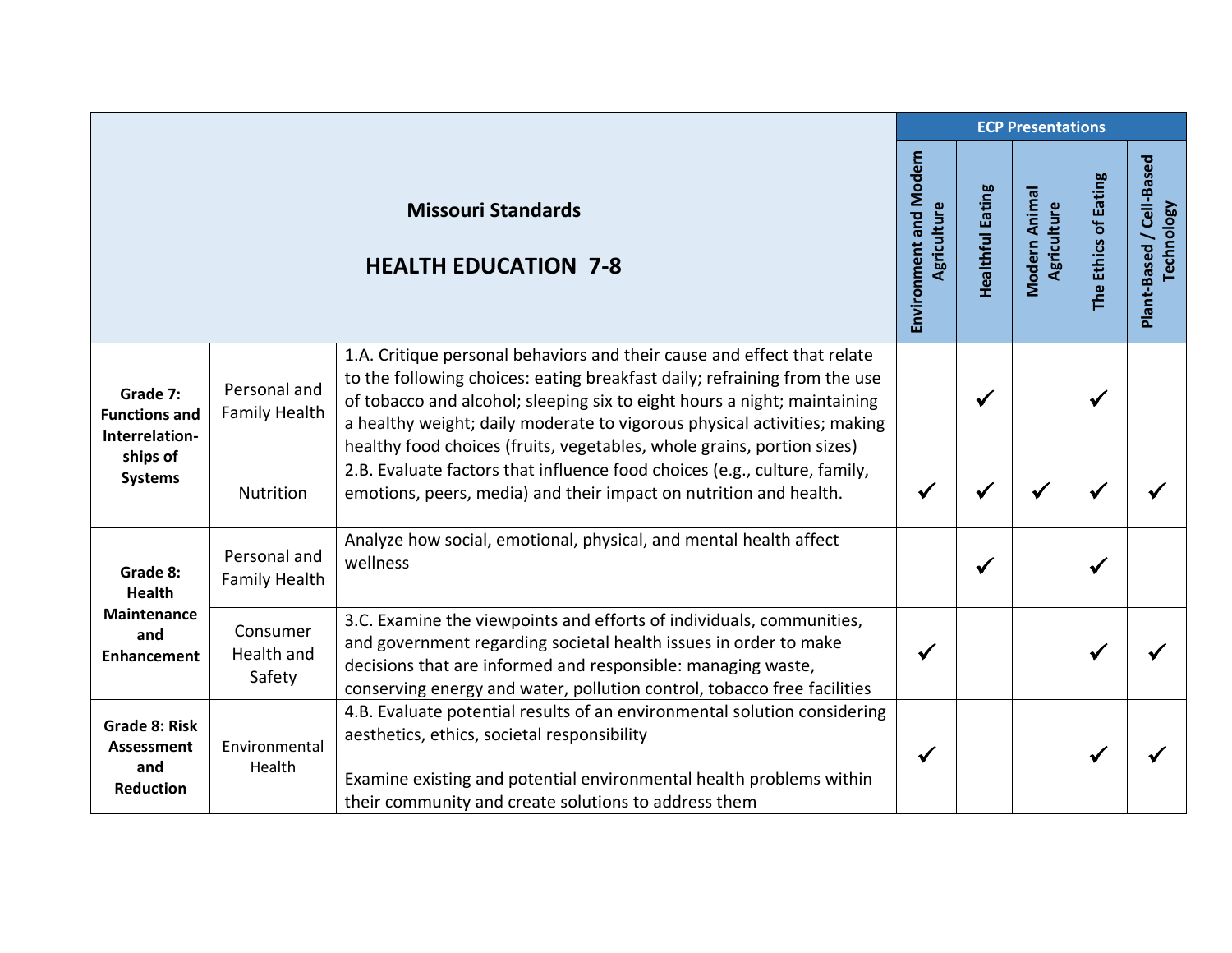|                                                 |              |                                                                                                                                                                     |              | <b>ECP Presentations</b> |                              |                      |                                                |  |  |  |
|-------------------------------------------------|--------------|---------------------------------------------------------------------------------------------------------------------------------------------------------------------|--------------|--------------------------|------------------------------|----------------------|------------------------------------------------|--|--|--|
| <b>Missouri Standards</b><br><b>SCIENCE 7-8</b> |              |                                                                                                                                                                     |              | <b>Healthful Eating</b>  | Modern Animal<br>Agriculture | The Ethics of Eating | Plant-Based / Cell-<br><b>Based Technology</b> |  |  |  |
| <b>Life Sciences</b>                            | 6-8.LS2.A.1  | Analyze and interpret data to provide evidence for the effects of<br>resource availability on individual organisms and populations of<br>organisms in an ecosystem. | ✔            |                          |                              | $\checkmark$         |                                                |  |  |  |
|                                                 | 6-8.LS2.C.1  | Evaluate benefits and limitations on differing design solutions for<br>maintaining an ecosystem.                                                                    | $\checkmark$ |                          |                              | ✔                    |                                                |  |  |  |
|                                                 | 6-8.LS4.B.2  | Gather and synthesize information about the technologies that have<br>changed the way humans influence the inheritance of desired traits in<br>organisms            |              |                          |                              |                      |                                                |  |  |  |
| <b>Earth and</b><br>Space<br><b>Sciences</b>    | 6-8.ESS3.C.1 | Analyze data to define the relationship for how increases in human<br>population and per-capita consumption of natural resources impact<br>Earth's systems.         | $\checkmark$ |                          |                              | $\checkmark$         |                                                |  |  |  |
|                                                 | 6-8.ESS3.C.2 | Apply scientific principles to design a method for monitoring and<br>minimizing a human impact on the environment.                                                  | $\checkmark$ |                          |                              | $\checkmark$         |                                                |  |  |  |
|                                                 | 6-8.ESS3.D.1 | Analyze evidence of the factors that have caused the change in global<br>temperatures over the past century.                                                        | ✔            |                          |                              | ✔                    |                                                |  |  |  |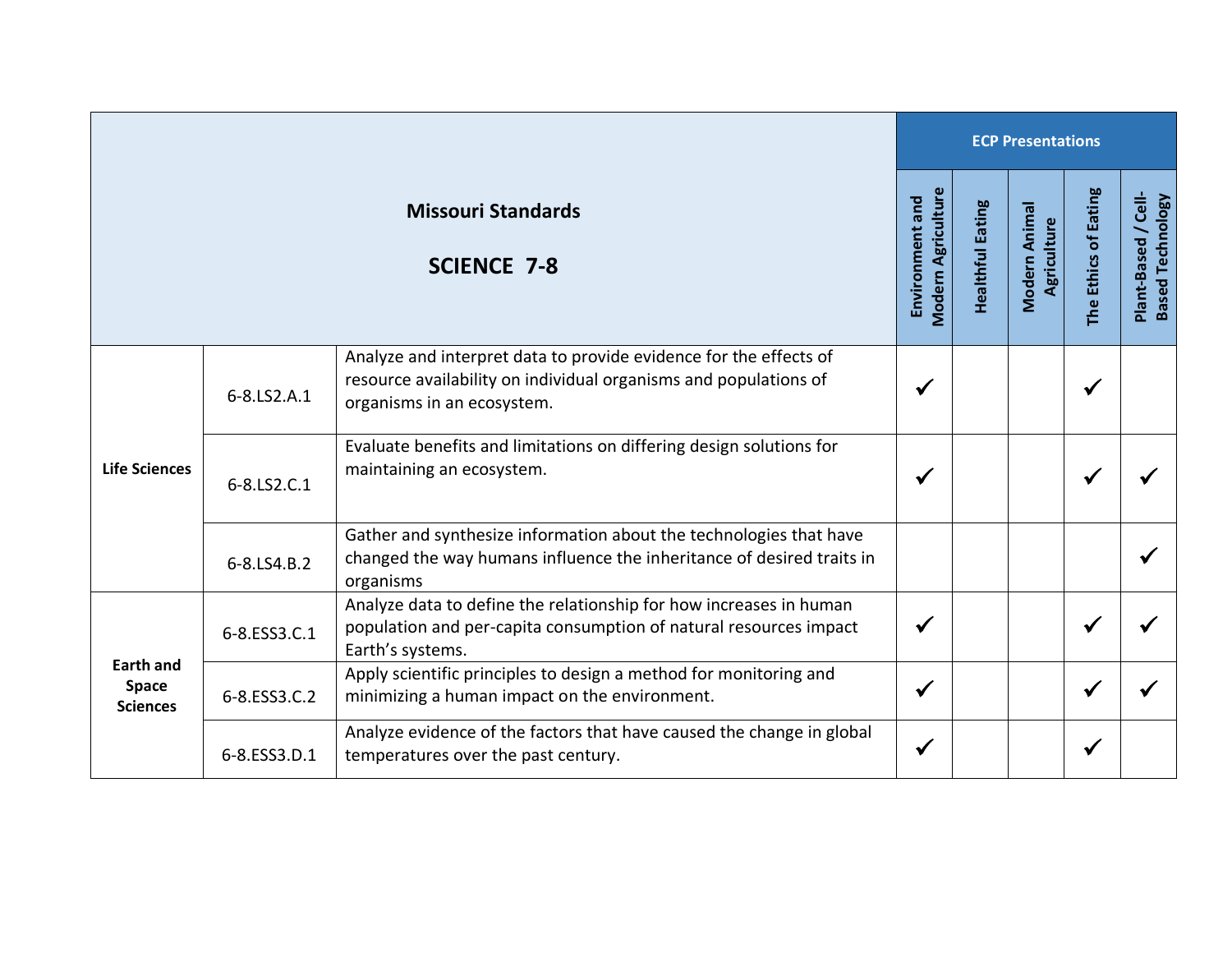| Engineering,       | 6-8.ETS1.A.1 | Define the criteria and constraints of a design problem with sufficient |  |  |  |  |
|--------------------|--------------|-------------------------------------------------------------------------|--|--|--|--|
| Technology,        |              | precision to ensure a successful solution, taking into account relevant |  |  |  |  |
| and                |              | scientific principles and potential impacts on people and the natural   |  |  |  |  |
| <b>Application</b> |              | environment that may limit possible solutions.                          |  |  |  |  |
| of Science         |              |                                                                         |  |  |  |  |